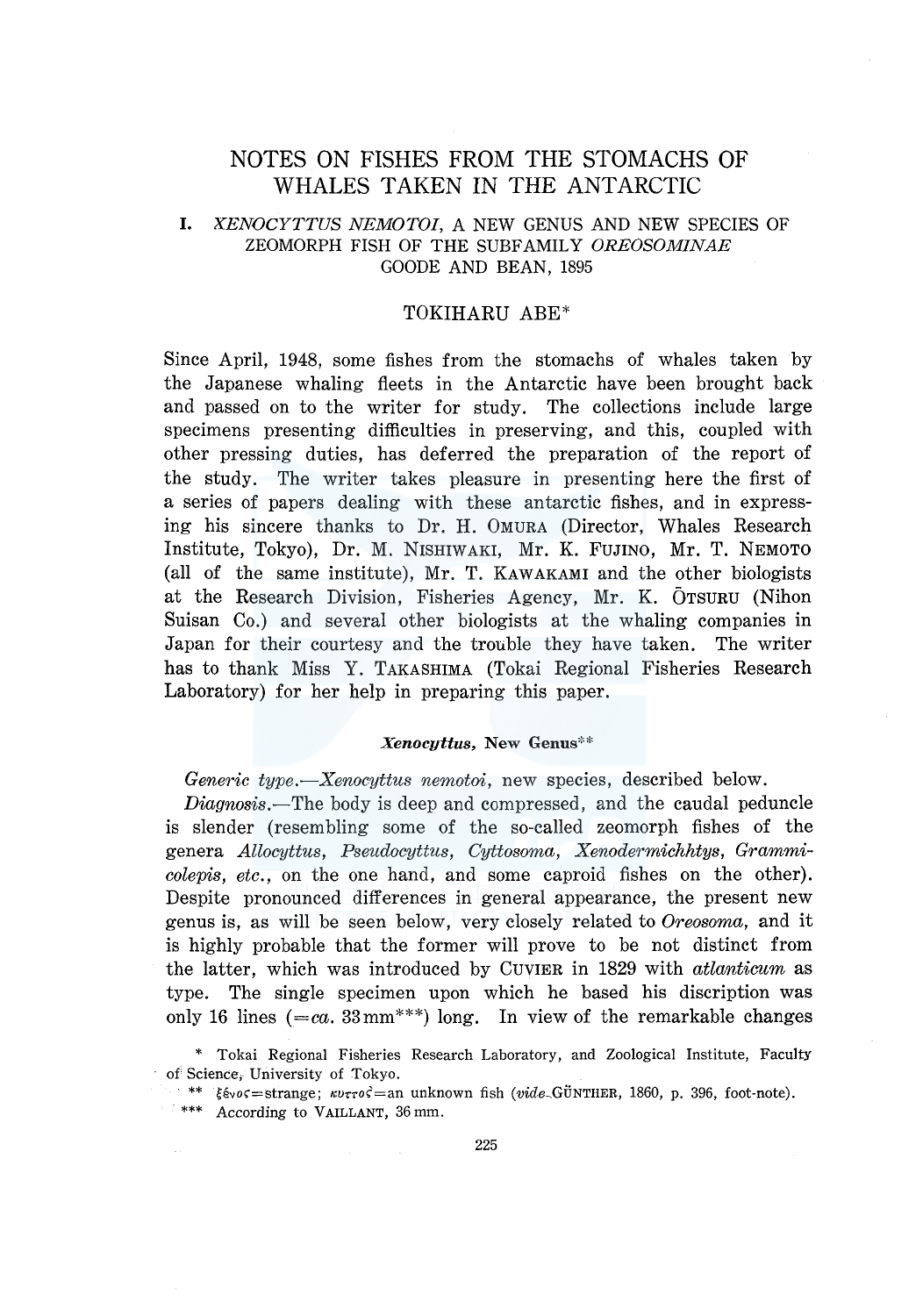in body shape, and more especially in armature, with advancing age in certain fishes, the writer wishes to give the diagnosis paying special attention to the other characters.

The total number of vertebrae (examined by radiograph) is a little more than 40 *(ca.* 43). The fin-formula of the ventral is  $15 (=4+i, or,$ all branched); the spine is long, and soft\*. The ventral origin is behind the pectoral base; the distance from the former to the anal origin is equal to the length of head and very slightly less than the distance from the ventral origin to the anterior end of the scaled part of the breast. The ventral fins are widely separated from one another, and each fitted in a shallow depression. The lateral line is rather gently curved anteriorly. The belly is very weakly keeled along the mid-ventral line just in advance of the vent for a short distance, but in front of the ventral origins, the ventral surface of the body is almost flat, forming an ill-defined, high isosceles triangle. There are no spiny bucklers on each side of the dorsal and anal bases; they are covered on each side by a low skinny fold which bears very small scales. The dorsal and anal spines are not widely separated from the soft rays of the fins.

The shape and arrangement of scales are very characteristic. They are firmly adherent and spiny excepting for those on the belly. At first sight the shape of scales varies greatly in different parts of the body, but there are gradations between the peculiar scales on the belly and those on the other parts of the body. The former scales are low pyramidal plates of moderate size, each with contour-line-like, concentrically arranged rings on the central part, and each separated from neighboring scales by narrow naked area of varying width (thus forming a mosaic as in the specimen of *Oreosoma atlanticum* described and figured by WAITE, 1912, p. 198, pl. 11). The contour of these scales is either nearly quadrilineal, or nearly pentagonal (or further, nearly circular), and the outskirts of the central elevation is flattened. There is usually a short spine near the posterior margin of each of these scales. The scales on the back and the other parts of the body and head, excepting for the belly, are rough to the touch; they bear one to three distinct spines behind the central elevation and near the posterior margin. Some scales lack these spines, and may be called circular.

The pockets receiving scales are arranged fairly regularlly on the posterior part of the body, but the number of scales below the dorsal

<sup>\*</sup> Probably because of the strong preservative? The writer can not be certain of the rigidity of the spine. In *Zen* the ventral fins lack spine. In the present genus, it is difficult to see whether the outermost fin-ray (which is here regarded as a spine) is divided or not, because only one specimen (which has been in strong formalin) is available. But there seem to be no segments in this ray, and its thickness is much greater than the inner fin-rays.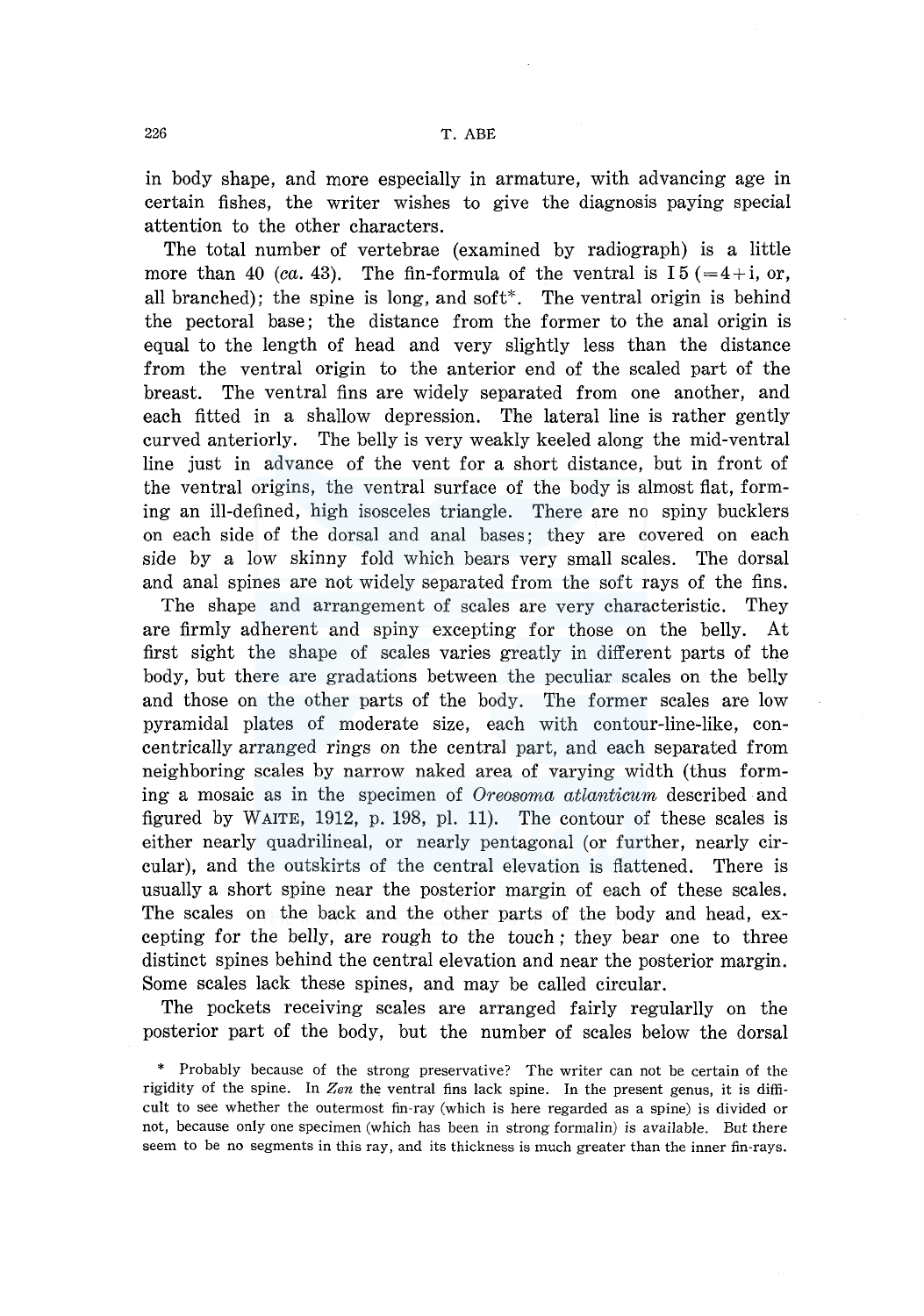origin is difficult to count because of the irregular arrangement. Approximatly the number of scales in an oblique row passing the dorsal origin down and backward to the scale just above the lateral line is 1/2 (just in front of the anterior end of the base of the lst dorsal spine) +2 (smaller than those below)+19-25 (left), and  $1/2+2+20-23$  (right). The number of scales in the lateral line is *ea.* 110 (to the end of the vertebral column)+ca. 6 (left), and ca.  $107 + ca$ . 6 (right). The number of the scale rows from the left orbital rim to the right is *ea.* 17.

Taking into consideration the dissapearance of certain armature in the adult of certain fishes, the presence of three low outgrowths on the belly above the ventral fin on each side of the present specimen should be specifically mentioned here. They are each formed of a few slightly modified scales with a higher projecting part. The hindmost outgrowth is the largest, and fairly widely apart from the middle one, which is also more conspicuous than the anteriormost. On the right side, the anterior two projections are less pronounced than on the left side of the body. The sclaes are the smallest on the interorbital area, in front of the nearly vertical ridge of the operculum, on the pectoral base, and on the folds along the dorsal and anal bases; they are the largest on the belly (excepting for the abdominal projections which are composed of more elevated scales).

The eyes are not so large as in large specimens of the members of *Allocyttus* and *Neocyttus.* The eye-diameter is about 1/3 of the length of head, and almost equal to the interorbital breadth (above eye-centers).

The mouth is not so small as in *Grammieolepidae,* oblique, and protractile. The hind end of the maxillary nearly reaches the vertical through the anterior margin of the eye.

The interorbital area is broad, medially scaled, separated by an extremely fine naked line from the posterior part of the head which is covered by much larger scales. The lateral parts of the interorbital area, namely, the parts just above the eyes, are dark brown, with irregular depressions and with bristle-like projections along the orbital rim. The median broad scaled part just mentioned, like the ground color of the body, is bluish gray. There are few, low spines along the ventral margin of the orbit. The preorbital has shallow concavites, and anteriorly provided with one or two small spines which are directed downwards. The ventral side of the head, snout and jaws are naked. The cheek and postocular parts of the head are scaled, only the hind margin and two diverging long ridges of the operculum, exposed branchiostegal membrane\*

\* The general appearance of the breast and postero-ventral part of the head resemble that of the figure of *Oreosoma atlaticum* given in CUVIER and VALENCIENNES' 'Histoire naturelle des poissons ', pl. 99 (the figures are designated 0. *coniferum).*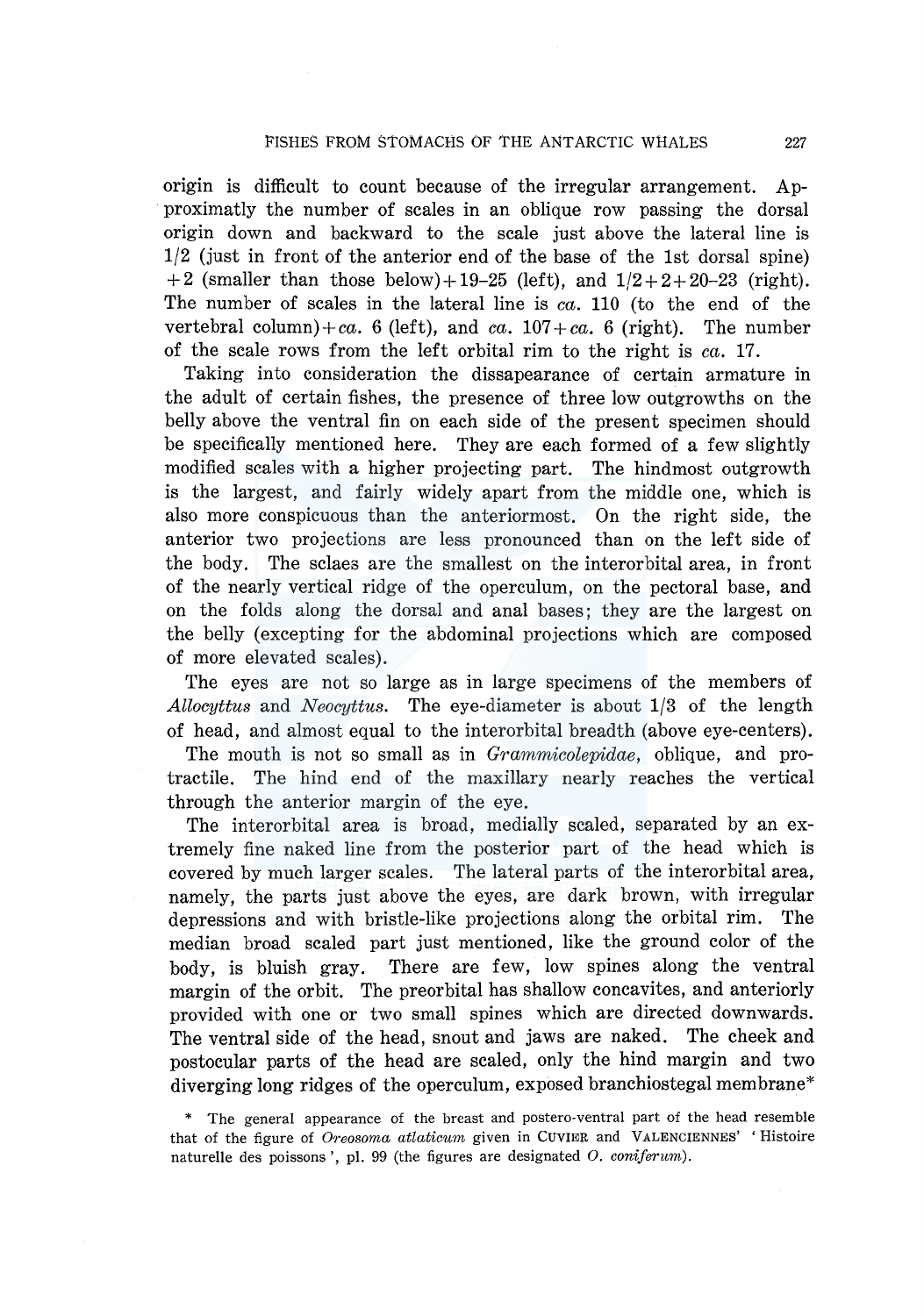and neighboring parts of the opercular bones being naked. There is a small knob at the symphysis of the lower jaw. It has three spines directed downward. The posterior end of the lower jaw is angular, and separated from the gular thickening and branchiostegal membrane by a fairly wide concavity. The branchiostegal membrane on each side is ventrally connected with its partner, and free from the isthmus posteriorly.

The gills are three and a half in number, and there is no slit behind the last gill. The pseudobranchiae are well developed. The number of the branchiostegals is seven on each side. The gill-rakers on the first gill-arch are rather soft, and the length of the longest gill-rakers are about one-third of the horizontal eye-diameter. The number of the gill-rakers just mentioned is  $5+1+19$  (left) and  $5+1+18$  (right).

Teeth are present on the lower jaw only. They are small, simple, well separted from one another, few in number, and arranged in a single or two (anteriorly only) rows. The vomer, palatines, tongue and inner side of upper jaw bear close-set, tooth-like, slender projections. They are probably papillae.

The upper lip is broad, and inflected inward as a thin skinny flap covering entirely the edge of the premaxillaries. When seen from the ventral side, this skinny fold (which may be called a curtain) narrows at the mid-dorsal point of the upper jaw. The greatest width of the inner portion of this kinny flap is almost equal to the greatest breadth of the skinny membrane just inside of the edge of the premaxillaries (which is commonly met with in *Decapterus, Cypselurus, etc.).* The tongue is short, slightly concave dorsally, and bears prominent papillae (see above). The nostrils are paired on each side of the head. The posterior nostril is slit-like, stretched nearly vertically, and situated near the anterior margin of the orbit. The anterior nostril is just in front of the posterior one, oblong or kidney-shaped, and its vertical length is smaller than in the latter. A bony roof protrudes between the posterior and anterior nostrils.

#### *Xenocyttus nemotoi,* New Species\*

'Tsubu-mat6dai' (new Japanese name\*\*) Plates 1 & 2

## *Material examined.* - Holotype (Cat. No. 49756, Zoological Institute,

\* The writer takes pleasure in naming this new species after Mr. T. NEMOTO who collected the type specimen.

<sup>\*\*</sup> Japanese names for antarctic fishes are necessary in order to expedite collecting of additional specimens and gathering information about the habits of these fishes. ' Tsubu ' means tubercles; 'mat6dai' means John Dory, member of *Zeus.*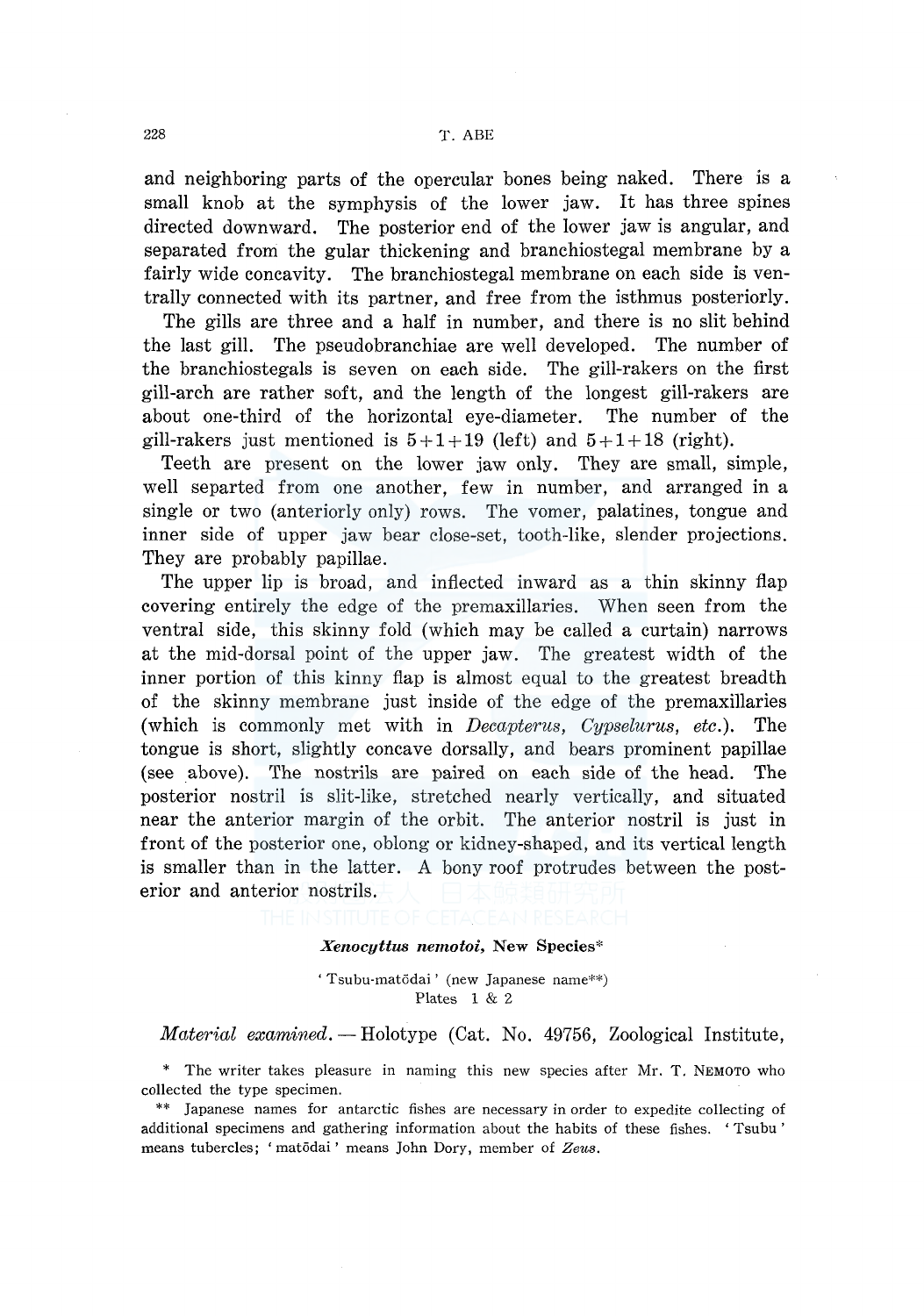Faculty of Science, University of Tokyo=Cat. No. '55-111, ABE), collected by Mr. NEMOTO from the stomach of a fin whale along with numerous euphausids. The whale was killed on January 15, 1955, in 64°32' S and 115°25' E. So far, only the holotype has been available for study.

*Description of the holotype.-Total* length 162 mm, standard length 140 mm. The belly is swollen because of the stomach contents (contrary to expectation consisting of numerous copepods; this specimen was found along with numerous euphausids as stated above). The general appearance of the specimen is mentioned in the description of the generic characters given above. The following measurements are given in hundredths of the standard length: Greatest depth of body (near dorsal origin) 74.3, greatest breadth of body (belly, above ventral fins; belly is well swollen) 22.1, breadth of body at upper edges of pectoral bases 18.6, breadth of body at anterior ends of lateral lines 15.4, least depth of caudal peduncle 7.1, length of head 35.0, horizontal diameter of eye 12.0 (left) and 11.4 (right), vertical diameter of eye 11.1 (left and right), length of snout 10.0 (left) and 9.6 (right), interorbital breadth (above eye-centers) 11.6, greatest depth of preorbital at the antero-dorsal corner of scaled part of cheek 2.9 (left) and 3.2 (right), length of longest (lst) dorsal spine 12.9, length of longest *(ea.* 15th-20th) dorsal fin-rays *ea.* 11.1, length of longest (lst) anal spine 6.4, length of longest *(ea.* 15th-20th) anal fin-rays *ea.* 11.4, length of ventral spine 18.6 (left) and 19.1 (right), length of longest (outermost) ventral fin-ray 16.6 (left) and 18.6 (right), length of longest (8th from top) pectoral fin-ray 13.6 (left) and 13.2 (right), length of longest (4th-6th from the raker just below the one at the joint of the upper and lower limbs) gill-rakers 3.9 (left) and 4.3 (right), greatest diameter of scales on postero-dorsal part of body *ea.* 1.2, greatest diameter of exposed part of larger scales on belly *ea.* 1.4.

D. VI 35 (all fin-rays unbranched and segmented; hindmost 2 rays close together). A. II 33 (all fin-rays unbranched and segmented; hindmost 2 rays close together). P. 21 (all fin-rays unbranched and segmented) on both sides. V. I 5 (outer 4 soft rays branched; innermost ray unbranched or branched) on both sides. Caudal fin dorsally injured; below the end of lateral line are 7 principal rays, of which upper 6 rays are branched.

The body-wall is thick; the muscles there are white and fairly hard (resembling boiled squid meat) although they are seemingly oily. On the right side of the belly, embedded in these muscles, and just above the posterior margin of the vent, lies a posteriorly curved spine-like bone of a size nearly equal to the longest anal spine. The bone is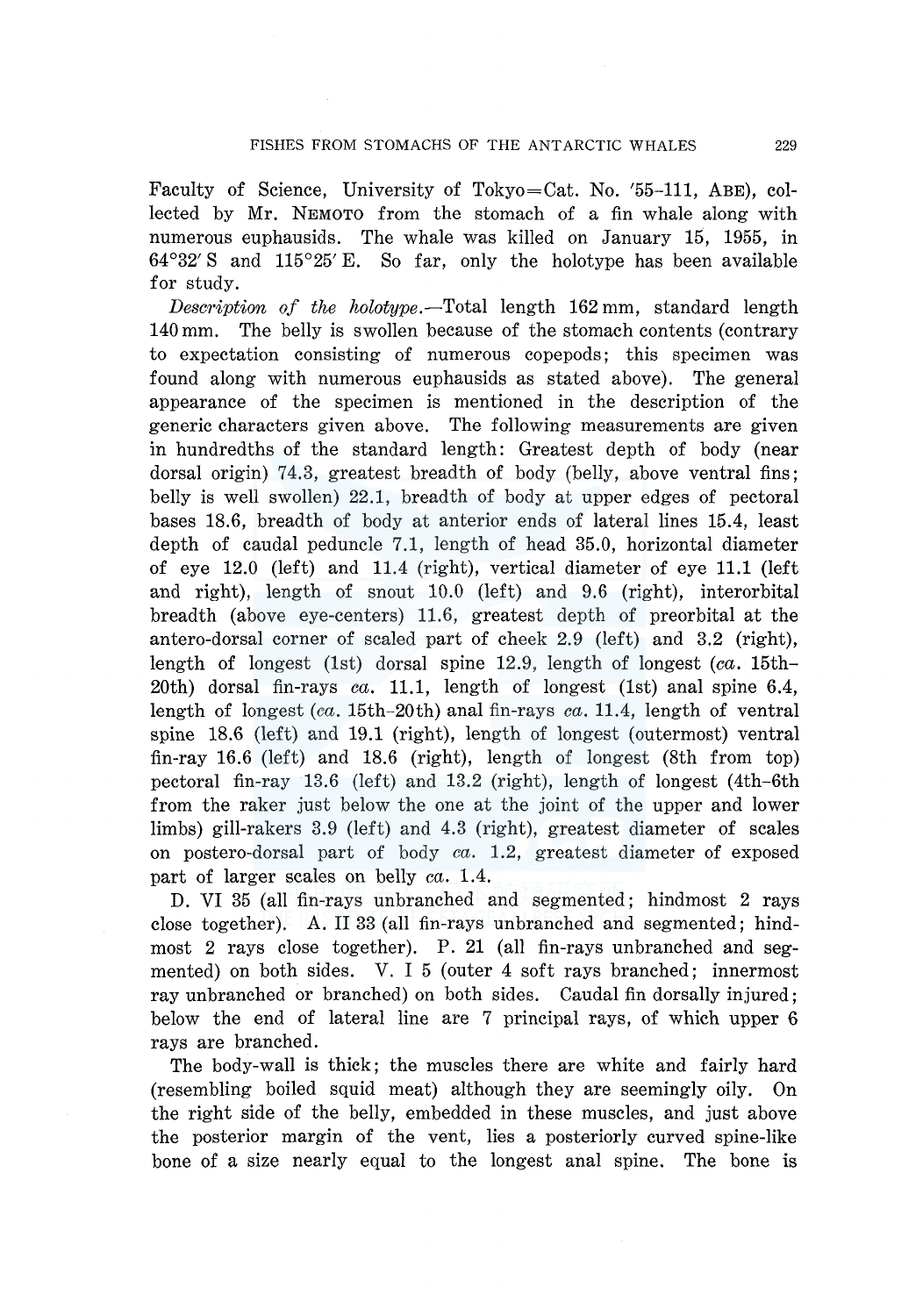pointed at the ventral end. The left side of the belly has not been dissected. The peritoneum is blackish. The air-bladder seems to be absent. The pyloric caeca are numerous. The gonads are still very small, but the present example is believed to be a male.

The color in formalin is bluish or pinkish gray, with many rounded, dark blue markings of varying size; some of them are slightly larger than the pupil, and some are much smaller than the latter. The membranes of the ventral fins are blackish. The dorsal and anal spines, and the exposed parts of the bones of the head are brownish orange. Color prior to preservation, according to Mr. NEMOTO, who collected the specimen, was light orange, with blue markings.

*Relationships.-Though* resembling caproid fishes, *Lampris, Leiognathus, etc.,* at first sight, the present new genus and species is undoubtedly closely related to some zeomorph fishes, and more especially, to *Allocyttus verrucosus* (GILCHRIST) and *Oreosoma atlanticum* CUVIER. In the total number of vertebrae\*, *Xenocyttus nemotoi* resembles *Grammicolepis*  and *Neocyttus,* and considerably differs from *Zeus, Cyttus* and *Caproidae.*  As the change with advancing age in the shape of body, armature, relative size of eyes, relative size and number of fin-rays in the ventrals, coloration, *etc.,* are very remarkable in certain fishes, and as there have been some discrepancies in the diagnostic descriptions of the genera of the so-called *Zeidae, Grammicolepidae* and *Caproidae,* no pretence is made here to introduction of a new family for *Xenocyttus, Oreosoma, Allocyttus* and allies. The difference in the number of ventral fin-rays between *Oreosoma atlanticum* described by CUVIER<sup>\*\*</sup> and the specimen described under the same name as above by WAITE (1912) (which was later named 0. *waitei* by WHITLEY) on the one hand, and *Xenocyttus nemotoi* on the other, and the presence of the orifice behind the last gill in WAITE's specimen perplexes the present writer. Furthermore, GILCHRIST'S account (1922, p. 71) of the change with advancing age of the coloration, relative depth of body and the development of the enlarged scales (namely, the so-called tubercles) is in the reverse direction if *Oreosoma atlanticum* is presumed to be the young of

\* It is regretted that the total number of vertebrae (N) in *Oreosoma* and *Allocyttus* is not known to the writer. This number in *Zeus* and *Cyttus* (31 or 32), *Grammicolepis* (46), *Neocyttus* (40) is cited from REGAN, 1910; that of *Capros aper* (10/12-13) from GÜNTHER, 1860; that of *Antigonia rubescens* (9+ 11+1) from STARKS, 1902. The present writer has examined the skeleton of *Zeus japonicus* and *Antigonia capros;* N is 31 (=13+18) for the former, and  $22$  ( $=10+12$ ) for the latter. There is a slit behind the 4th gill in *A. capros*, whereas it is absent in *Z. japonicus.* V. I 5 (all branched) in *eapros;* I 7 (all branched) in *japonieus.* 

\*\* VAILLANT, 1893, re-examined the type and another specimens of the species, and corrected the number of ventral fin-rays erroneously given by CUVIER. According to VAILLANT, this number is I 7.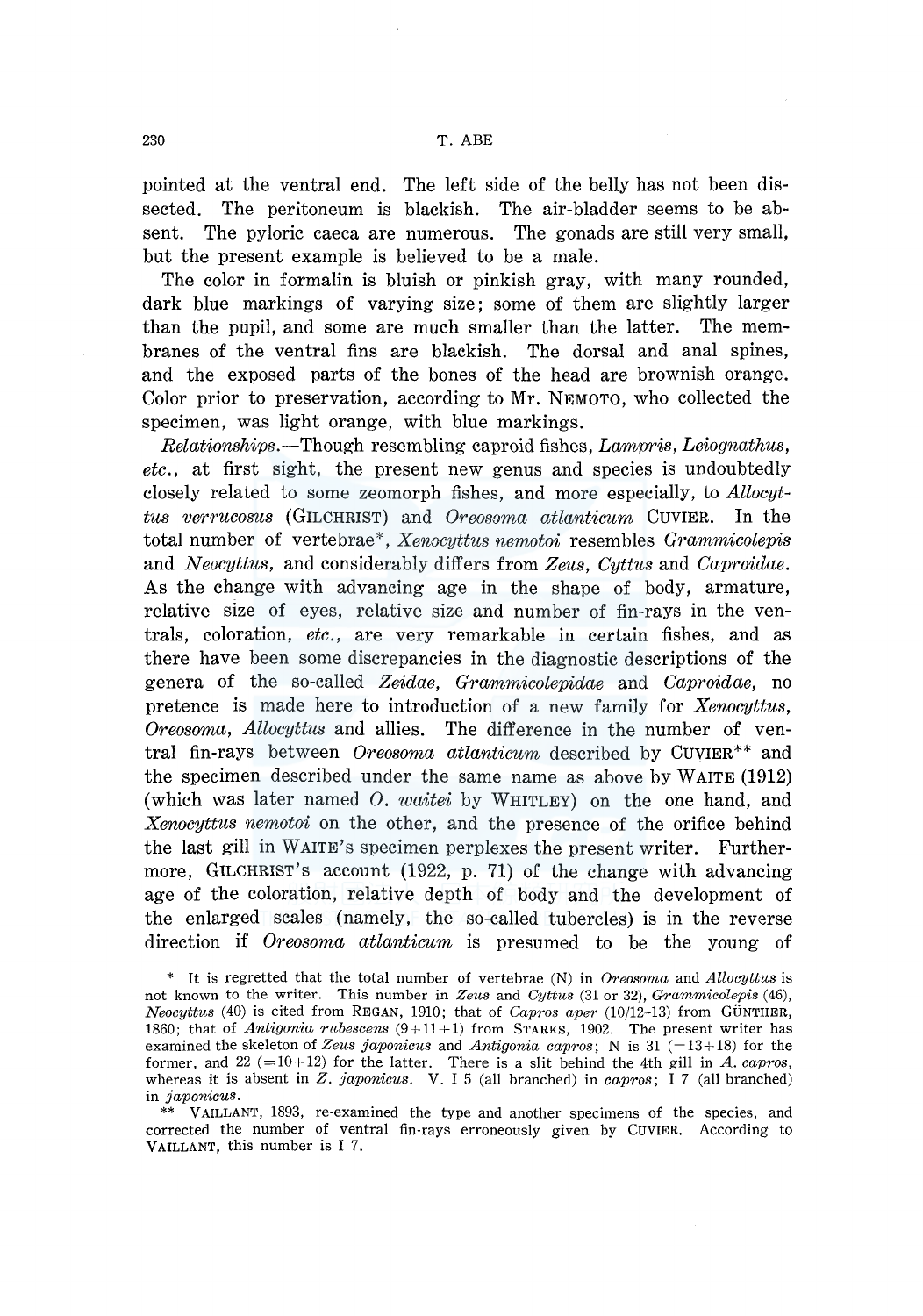*Xenocyttus nemotoi.* The adoption of the name *Oreosominae* for *Oreosoma, Xenocyttus, Allocyttus* and allies (if any) is only for convenience' sake. MYERS' statement (1937, pp. 146 and 147) that he was inclined to think ' there may be more than one family type among them ' (the word ' them ' refers to the genera usually ref erred to *Zeidae)* fits for expressing the opinion of the present writer.

## LITERATURE CITED

- BARNARD, K. H. (1925). A monograph of the marine fishes of South Africa, pt. 1. *Ann. South African Mus.,* 21: 1-418, 17 pls.
- BARNARD & DAVIES, D. H. (1946). Description of a new fish of the family *Zeidae* from the Cape. *Ann. Mag. Nat. Hist.,* ser. 11, vol. 13: 790-792.
- BERG, L. S. (1940). Classification of fishes both recent and fossil. *Trav. l' Inst. Zool. l'Acad. Sci. l'URSS.,* 5 (2): 87-517. (1947, American edition).
- BOULENGER, G. A. (1902). Notes on the classification of teleostean fishes. IV. On the systematic position of the Peluronectidae. *Ann. Mag. Nat. Hist.,* ser. 7, 10: 295-304.
- (1903). Sur Jes affinite du genre *Oreosoma.* C. *R. A cad. Sci. Paris,* 1903, 137: 523-5.
- CUVIER, G. (1829). Le regne animal. ... 2 ed., 2. Paris. This edition not seen in the original.  $-$  (1829). In CUVIER and VALENCIENNES', Histoir naturelle des poissons, 6: xxvi+  $2+518$  pp., pls.
- FRASER-BRUNNER, A. (1950). Notes on the fishes of the genus *Antigonia* (Caproidae). *Ann. Mag. Nat. Hist.,* ser. 12, 3: 721-4.
- FROST, G. A. (1927). A comparative study of the otoliths of the neoptrygian fishes (continued).-Orders Allotrioganthi, Berycomorphi, Zeomorphi. *Ann. Mag. Nat. Hist.,*  ser. 9, 19: 439-45, pl. 8.
- GILBERT, C. H.  $(1905)$ . The aquatic resources of the Hawaiian islands. pt. 2, sect. 2. The deep-sea fishes. *Bull. U.S. Fish. Comm.,* 22, pt. 2: 575-715, pls. 66-101.
- GILCHRIST, J. D. F. (1904). Descriptions of new South African fishes. *Marine. Invest. South Africa,* 3: 1-16, 18 pls. Not seen in the original.
	- $-$  (1908). Description of fifteen new South African fishes with notes on other species. *Marine Invest. South Africa,* 4: 143-71. Not seen in the original.
- $-$  (1922). Deep-sea fishes procured by the S.S. 'Pickle' (Part I). *Fish. and Mar*; *Biol. Survey, Rept. no. 2, For the year 1921. (Union of South Africa). Spee. Repts,*  no. 3: 41-79, pls. 7-12.
- GOODE, G. B. & BEAN, T. H. (1896). Oceanic ichthyology, a treatise on the deep-sea and pelagic fishes of the world. *Mem. Mus. Comp. Zoiil. Harvard Coll.,* 22: i-xxxv, 1- 26, 1-553, i-xxiii, 1-26, pls. 1-123.
- GÜNTHER, A. (1859). *Catalogue of the acanthopterygian fishes in the collection of the British Museum, 1*: xxxii+524 pp. *(Oreosoma, p. 214).* (1860). The same work as above, 2: xxii+548 pp.
- 
- ---(1880). *An introduction to the study of fishes,* xvi+720 pp. Edinburgh.
- ---(1887). Report on the deep-sea fishes collected by H. M. S. Challenger during the years 1973-76 (In Report on the scientific results of the voyage of H. M. S. Challenger during the years 1873-76. *Zool.,* 22, pt. 57: i-ixv, 1-335, pls. 1-73.
- HOLT, E. W. L. & BYRNE, L. W. (1908). New deep-sea fishes from the south-west coast of Ireland. *Ann. Mag. Nat. Hist.,* ser. 8, 1: 86-95, pl. 3.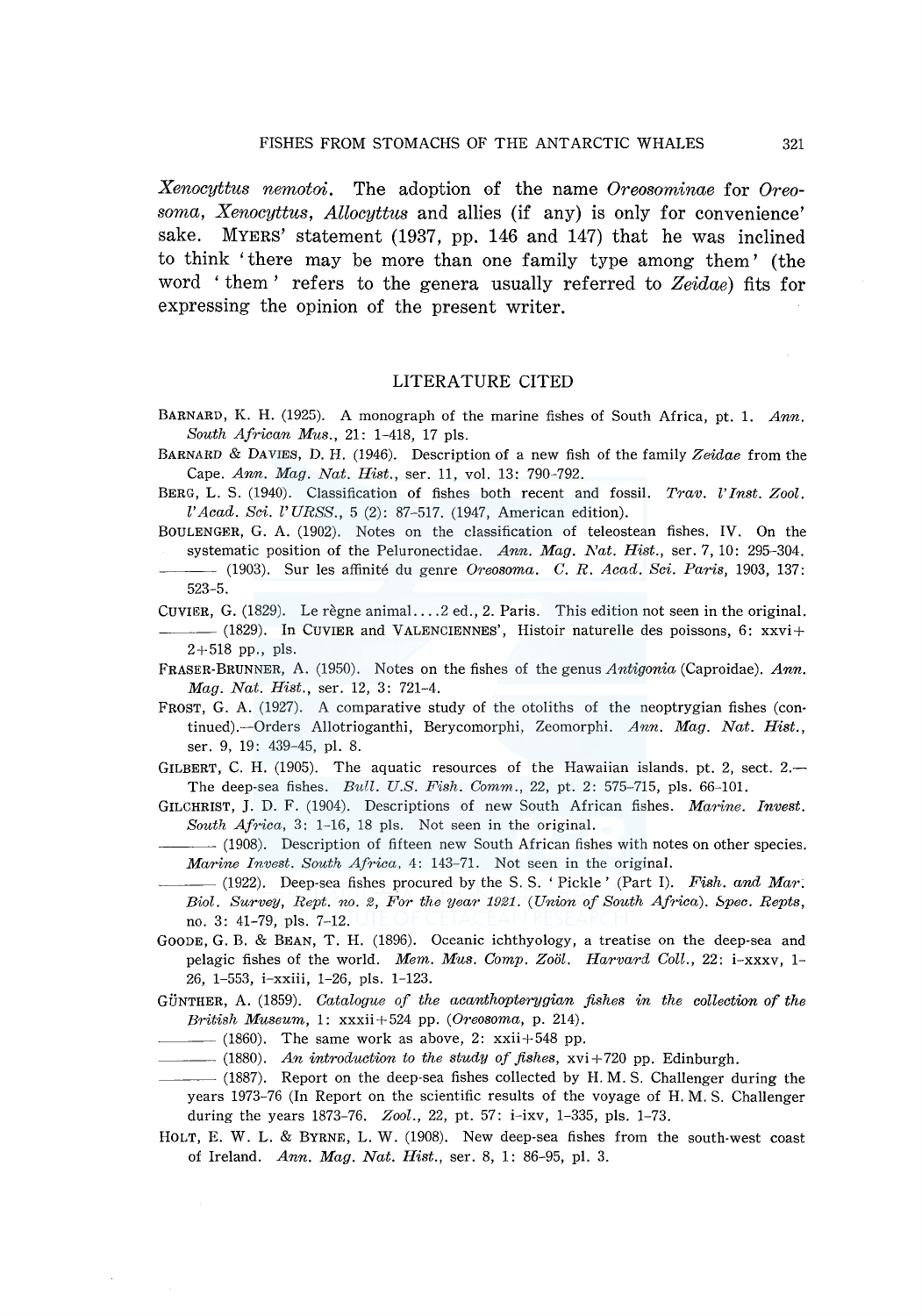232 T. ABE

JORDAN, D. S. (1923). A classification of fishes, including families and genera as far as known. *Stanford Univ. Publ., Univ. Ser., Biol. Sci.* 3(2): 79-243.

JORDAN, D. S. & EVERMANN, B. W. (1896). The fishes of North and Middle America. *U.S. Nat. Mus. Bull.,* 47, pt. 1: ix+1240 pp.

- LOWE, R. T. (1843). *A history of the fishes of Madeira* ...  $xvi+196$  pp., 27 pls. (pl. 18-27 not accessible to the writer), London. (on page xii is given a brief statement on  $O$ *reosoma*).
- MCCULLOCH, A. R. (1914). Biological results of the fishing experiments carried on by the F. I. S. 'Endeavour', 1909-14, vol. ii, pt. 3. III. Report on some fishes obtained by the F. I. S. 'Endeavour' on the coasts of Queensland, New South Wales, Victoria, Tasmania, South and South-Western Australia. Pt. 2: 77-165, pls. 13-34.
- MATSUBARA, K. (1955). *Fish—morphology and hierarchy*, vols. 1–3:  $iv + xii + 1605 + v$  pp., xiii, pp., 135 pls, Tokyo. (In Japanese)
- MAUL, G. E. (1948). Quatro peixes novos dos mares da Madeira. *Bol. Mus. Municipal do Funchal,* no. 3, art 6: 41-55.

 $-$  (1949). Notes sobre dois peixes descripto no boletim anterior. *Bol. Mus. Municipal do Funchal,* no. 4, art 10: 20-22.

- MYERS, G. S. (1937). The deep-sea zeomorph fishes of the family Grammicolepidae. *Proc. U. S. Nat. Mus.,* 74(3008): 145-56, pls. 6 and 7.
- PHILLIPPS, W. J. (1927). Bibliography of New Zealand fishes. *N. Z. Mar. Dept. Fish. Bull.,* 1: 1-68.
- REGAN, C. T. (1908). Report on the marine fishes collected by Mr. J. Stanley GARDINER in the Indian Ocean. *Trans. Linn. Soc. London,* 21: 217-255, pls. 23-32.

(1910). The anatomy and classification of the teleostean fishes of the order Zeomorphi. *Ann. Mag. Nat. Hist.,* ser. 8, 6: 481-4.

- RICHARDSON, J. (1848). *Fishes* (In The zoology of the voyage of H. H. M. S. 'Errebus and Terror', under the command of Capt. Sir J. C. ROSS .... ), pt. VII, nos. 17 and 18: i-viii, 97-139, plas. 51-60.
- SMITH, J. L. B. (1949). *The sea fishes of southern Africa,* xvi+564 pp., 107 pls. Central News Agency, Ltd., South Africa.
- STARKS, E. C. (1898). The osteology and relationships of Zeidae. *Proc. U.S. Nat. Mus.*, 21(1155): 469-76, pls. 33-38.

-(1902). The relationship and osteology of the caproid fishes or Antigoniidae. *Proc. U. S. Nat. Mus.,* 25(1297): 565-72.

- VAILLANr, L. L. (1893). Sur Jes affinites du genre Oreosome CuvIER. C. R. *Acad. Sci. Paris,* 116: 598-600.
- WAITE, E. R. (1912). Notes on New Zealand fishes. *Trans. N. Z. Inst.,* 44(1911): art xx, 193-202, pls. 10-12.

---(1921). Illustrated catalogue of the fishes of South Australia. *Ree. S. Aust. Mus.,*   $2(1): 1-208.$ 

- WEBER, MAX. (1913). Die Fische der Siboga-Expedition. *Siboga-Expeditie,* 57: xii+710 pp., 12 pls.
- WHITLEY, G. P. (1929). Studies in ichthyology. No. 3. *Ree. Aust. Mus.,* 17(3): 101-43, pls. 30-34. *Oreosoma waitei,* nom. nov., is given to WAITE. s 0. *atlanticum,* 1912.
- (1947). New sharks and fishes from Western Australia. Pt. 3, *Aust. Zool.,* 11:  $129-50$ , 1 pl.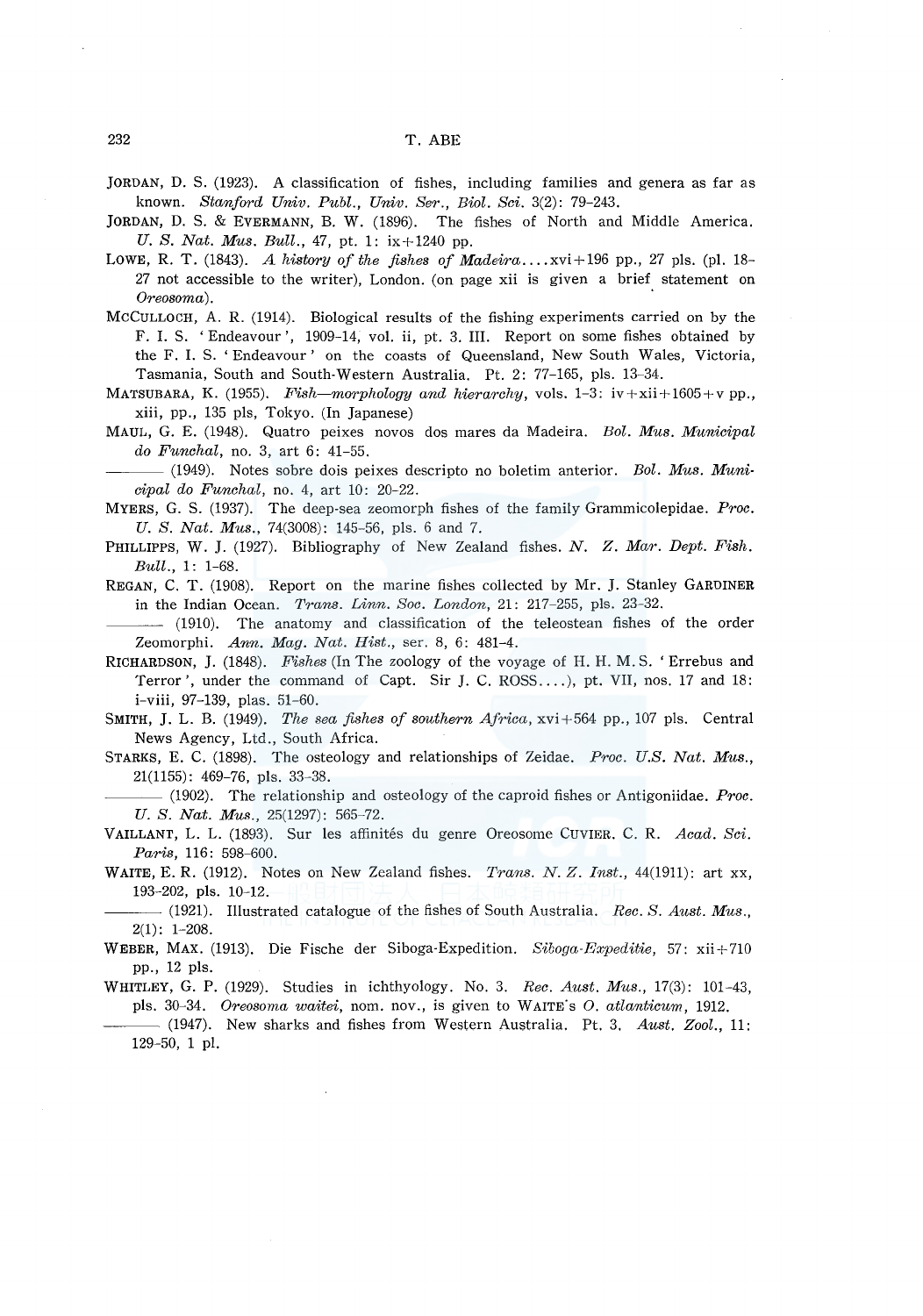# EXPLANATION OF PLATES 1 & 2

## PLATE 1

Fig. 1. *Xerwcyttus nemotoi,* new genus, new species. Type. Cat. No. 49756, Zoological Institute, Faculty of Science, University of Tokyo.

Fig. 2. Left side of the belly of the same specimen as above, showing three low outgrowths.

#### PLATE 2

Fig. 1. Dorsal view of the head of the same specimen as above.

Fig. 2. Ventral view of the belly of the same specimen as above.

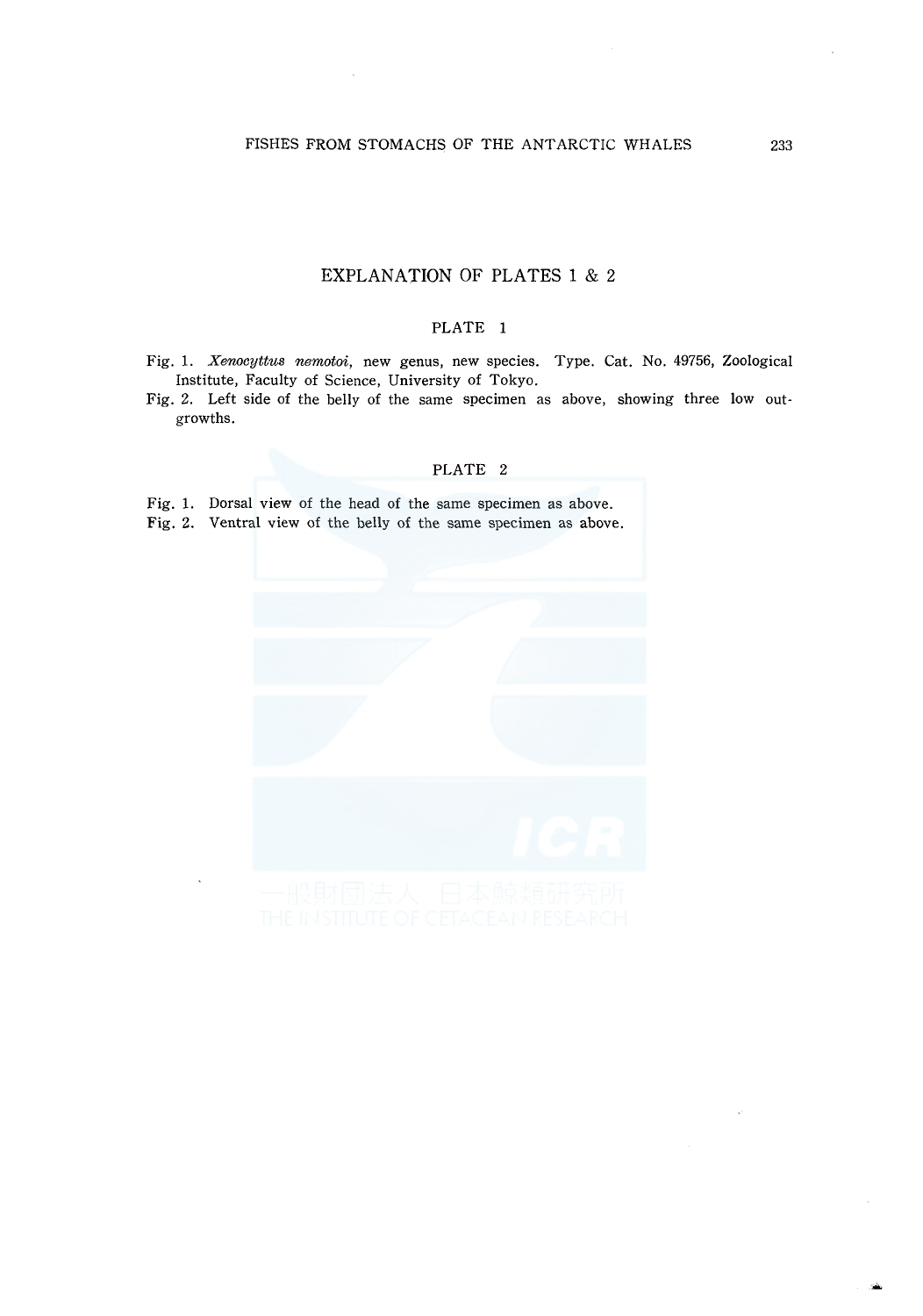